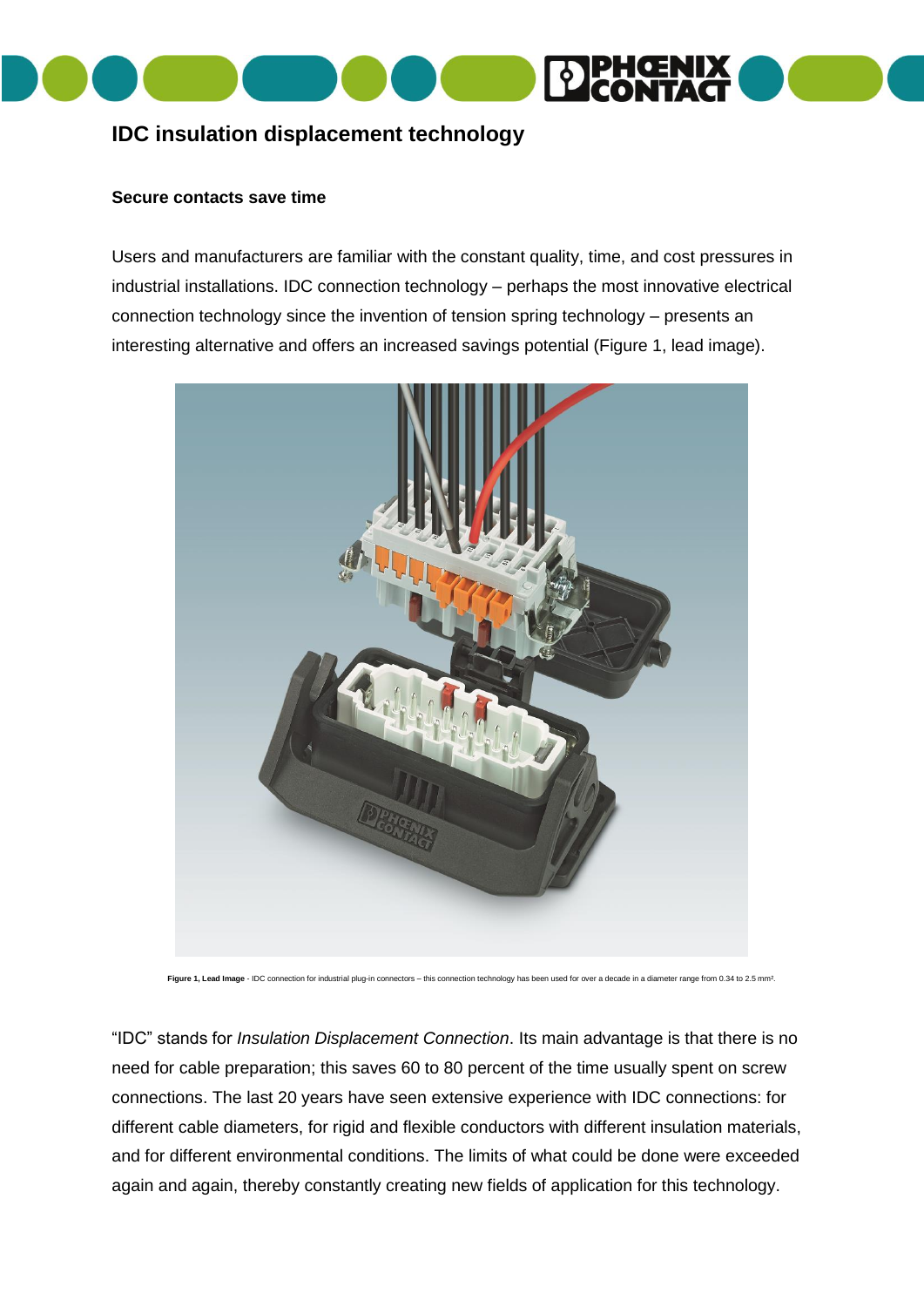

This insulation-displacement contact method has been established for many years already in automotive applications, telecommunications, and information technology. Today, IDC technology is available for numerous additional industrial applications. IDC contacts are considered suited for industrial applications if they can accept both rigid and flexible cables, cover a larger range of diameters, penetrate various conductor insulation types, and are easy to use in harsh industrial conditions. The electrical connection must always remain reliable and function over the long term.

## **Advantages of IDC connection technology**

IDC connection technology offers a whole series of noteworthy advantages:

- 60 percent time savings for individual cable connections, and up to 80 percent for multiple cables
- High reliability through a defined contact force that doesn't depend on the user
- Can be connected several times
- No splicing required for flexible cables
- Visual recognition of switching status, for example with a coloured control element
- No special tools required as for LSA technology (solder-, screw-, and insulation-free technology) or for crimp contacts
- Standard screwdriver or wire cutters suffice
- High vibration protection
- Tested for shock loads up to 350 g
- Approved for use in mechanical engineering, wind energy systems, railway applications, and power plants – up to Ex applications

LSA technology has been used in communications technology since the early 1970s for main distributors in switching centres, and since the early 1980s in line technology and installation distributors. Today, LSA technology is also a conventional method to connect network sockets, as in a computer network. The principle resembles the crimp procedure for an RJ45 plug.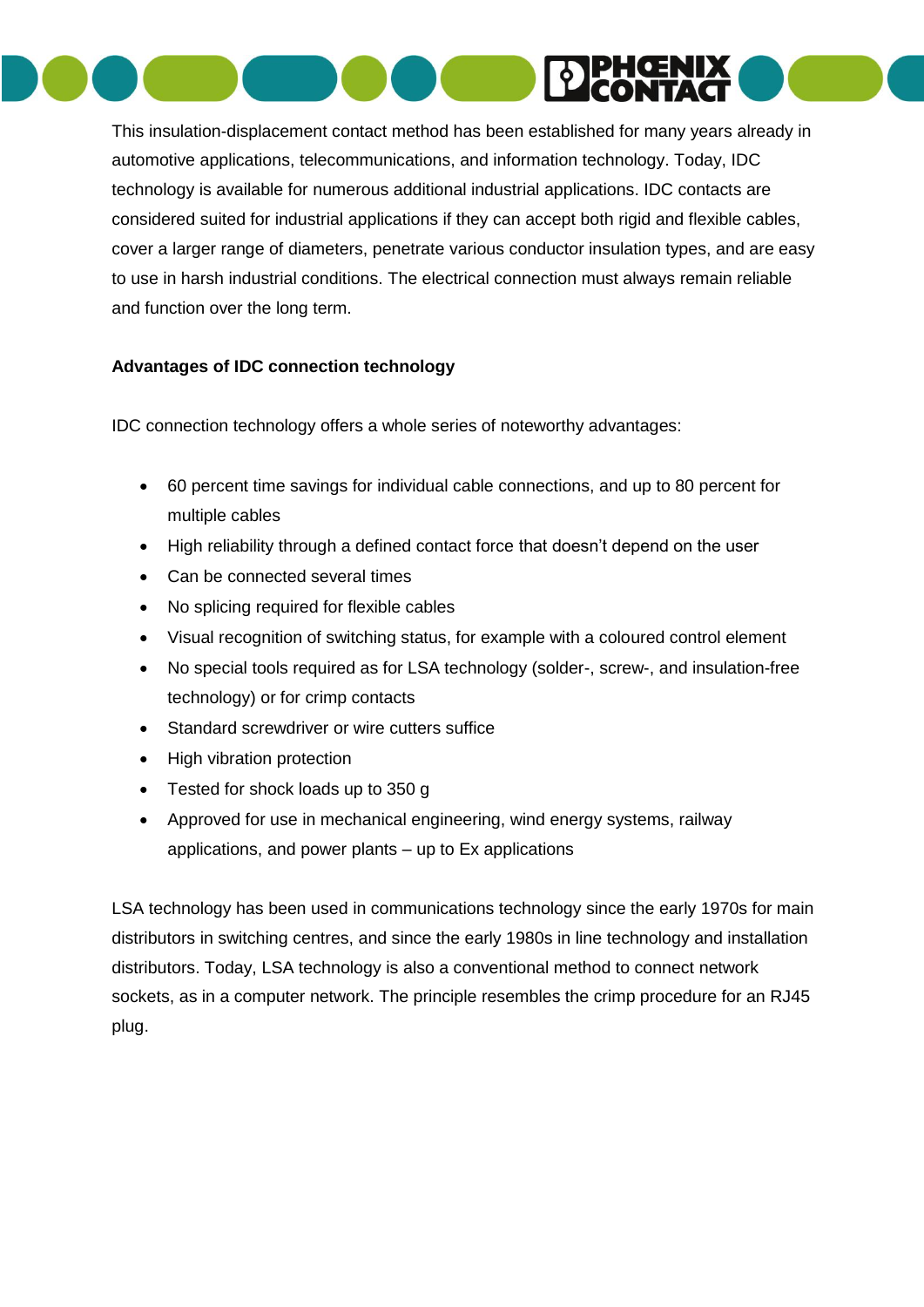

## **How IDC connection technology works**

The individual wires are inserted into the connection space unprepared, meaning without stripping them, and pressed into the cutting clamp by means of a screw, press, or lever mechanism. In contrast to LSA technology, the "special tool" is always part of the IDC connection technology (as is the case, for example, with Quickon technology from Phoenix Contact), in the form of a splice body for multi-wire connections, or in the form of an orangecoloured actuation element for a commercially available screwdriver. When connected, the wire insulation is pushed aside without damaging the copper strands in an impermissible way or weakening their cross section. This process creates a force-defined, user-independent, gas-tight contact. The transition resistances of IDC connections lie in a range between screw and spring clamp connections.



**Figure 2 -** Pipe contact (left) and flat contact – both shapes meet all of the requirements for reliable electrical characteristics.

For reasons of geometry, two different types of IDC contacts have been established: pipe contacts and flat contacts (Figure 2). In some applications, a flat contact is a better choice for geometrical reasons; in other applications, the pipe shape is advantageous. Pipe contacts offer a significantly greater diameter range in about the same design envelope. Manufacturing effort is slightly higher due to the more complicated shape and greater use of materials.

## **Requirements for IDC connections**

IDC connections are subject to a series of requirements. For example, a cutting clamp must be made of the best possible conductive and corrosion-resistant material so that it can transmit the desired current from the conductor. The cutting contour must be designed in terms of shape in such a way that it can push aside and sever the wire insulation, while not cutting the strands if at all possible. In addition, the cutting clamp must possess sufficient contact strength to create a durable, gas-tight electrical connection and to clamp the conductor with sufficient mechanical strength (Figure 3). Additionally, the IDC connection must be elastic enough to facilitate the greatest possible diameter range for rigid and flexible wires (Figure 4).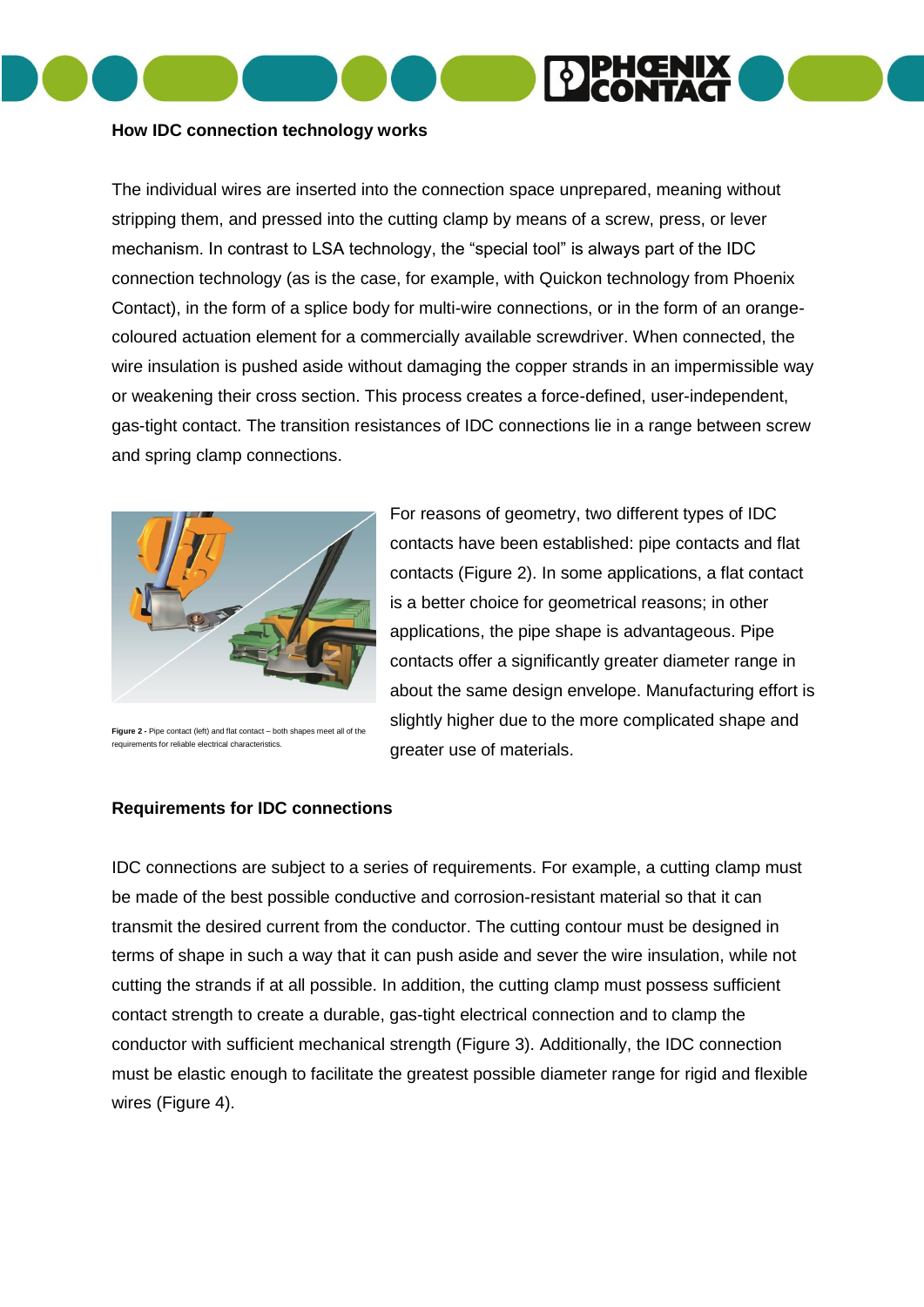

#### **Blanke Kontaktstelle**



**Figure 3** - Gas tightness in compliance with IEC 60512-6 – even after extreme weather simulations, the gas-<br>tight electrical tight electrical connection is verifiable using blank contact points, as shown in the examples of a pipe contact with a flexible cable (left) and with a massive cable with and without insulation (right) using blank contact zones



**Figure 4 -** Energy distributor with multiple IDC connection – the CT (computed tomography) images (below) show the distribution of rigid and flexible cables in the contact zones.

It is also important that the cable diameter range specification is observed. If the cable is too thin, the insulation is not pushed aside properly because the contact gap is too large, and if the cable is too thick, it may be impossible to connect the cable, or the connector may be subjected to excessive displacement forces and become damaged. The cable in the IDC connection must be positioned in such a way that as many strands as possible remains within the cutting clamp, especially for flexible cables. The excess cable end should not be cut too short, so that the cable remains firmly seated in the IDC connection. It must be possible to perform the wiring of the same contact point at least ten times with different cable diameters in any sequence. Also, the storage and use temperature range in the environment must stay within the desired range.

## **Restrictions of IDC connection technology**

IDC connection technology is not as common as other methods, such as screw connection technology. For this reason, a few system-related particularities should be pointed out. The installation of IDC connections should not be done in extremely low or extremely high environmental temperatures because this can cause major changes in the elasticity of the cable insulation. This is why it is recommended to perform wiring only within a temperature range between – 5 and + 50 °C. Only one cable can be connected per IDC contact point. Also, the wire insulation specifications must be met or approved for the specific application. Hard insulation materials such as Teflon or viscoelastic materials such as silicone can only be connected using special IDC connectors designed for this purpose. Rigid and flexible cables can be connected well. The minimum strand diameter should be taken into account for extremely flexible cables of category 6.